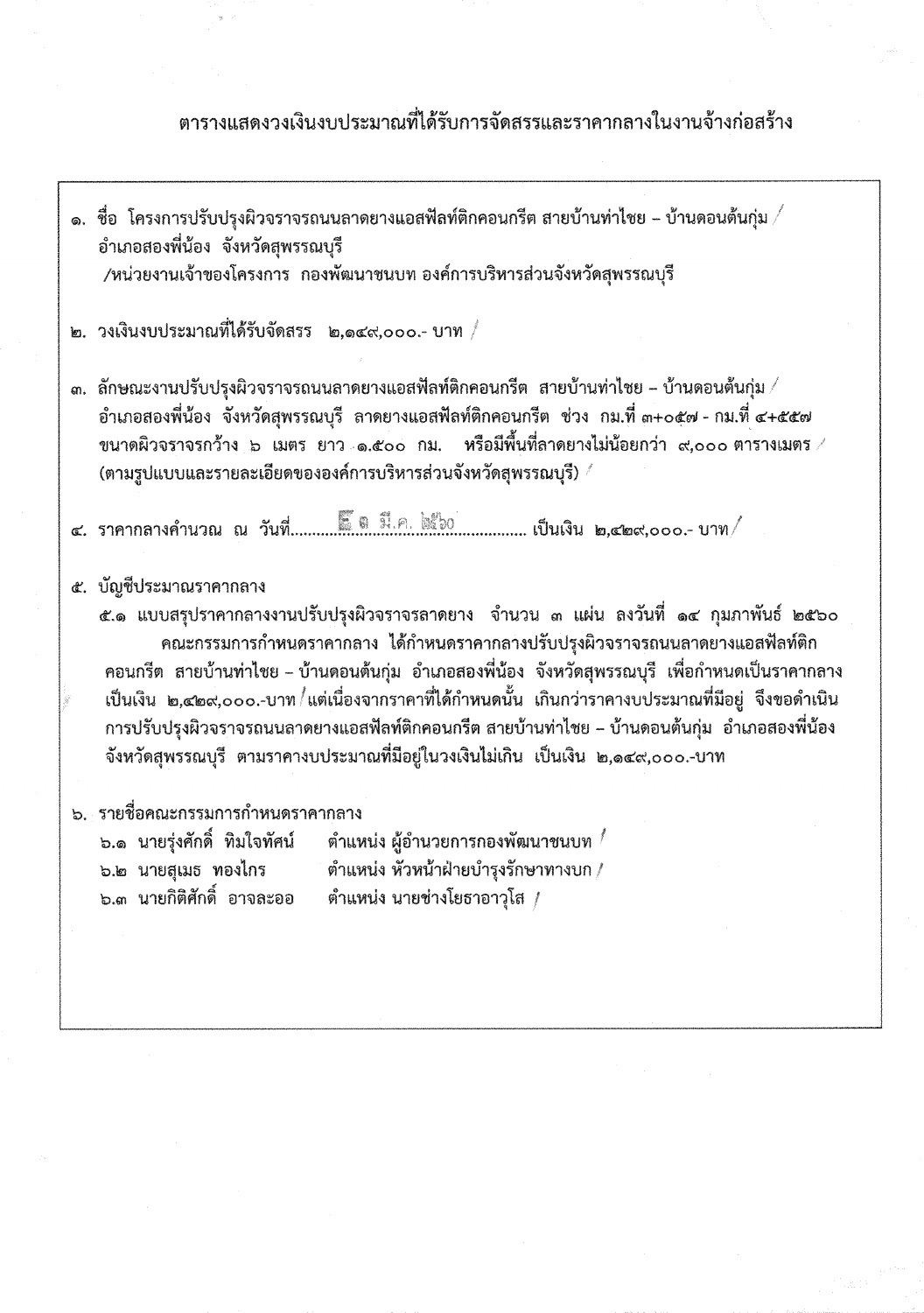#### แบบสรุปราคากลางงานปรับปรุงผิวจราจรลาดยาง

| หน่วยงาน     | กองพัฒนาชนบท องค์การบริหารส่วนจังหวัดสุพรรณบุรี |       |                                        |        |                        |           |                   |           |  |  |
|--------------|-------------------------------------------------|-------|----------------------------------------|--------|------------------------|-----------|-------------------|-----------|--|--|
| รหัสสายทาง   | 6W.0.1/71                                       |       | ชื่อสายทาง บ้านท่าไชย - บ้านตอนต้นกุ่ม |        | หรือพื้นที่ไม่น้อยกว่า |           | $9,000$ ตารางเมตร |           |  |  |
| ้สถานที่ตั้ง | อ.สองพี่น้อง จ.สุพรรณบุรี                       |       | ระยะทางดำเนินการ<br>.500               | f134   | ช่วง กม.               | $3 + 057$ | . ถึง กม.         | $4 + 557$ |  |  |
|              | ลักษณะสายทาง ชนิดผิวทาง แอสพัลท์ติกคอนกรีต      | 11274 | 6.00                                   | เมตร   | ช่วง กม.               |           | . ถึง กม.         |           |  |  |
|              | ชนิดไหล่ทาง แอสพัลท์ติกคอนกรีต                  | กว้าง | .00                                    | 121975 | ช่วง กม.               |           | ถึง กม.           |           |  |  |

เมื่อวันที่ 14 เดือนกุมภาพันธ์ พ.ศ. 2560

 $\frac{1}{\lambda_0}$ 

 $\mathcal{A}$ 

| $\frac{1}{2}$ | รายการ                                                                                    | จำนวน | หน่วย         |                          | จำนวนเงิน<br>ราคาวัสดุ-ค่าแรง-ต่อหน่วย<br>ราคากลาง (บาท) |        |              | หมายเหตุ              |                       |                     |   |      |
|---------------|-------------------------------------------------------------------------------------------|-------|---------------|--------------------------|----------------------------------------------------------|--------|--------------|-----------------------|-----------------------|---------------------|---|------|
|               |                                                                                           |       |               | $\frac{1}{2}$ สด         | ค่าแรง                                                   | รวม    | (117)        | Factor F              | ไราคาต่อหน่วย         | 2.31                |   |      |
|               | 1 งานปรับปรุงโครงสร้างทาง                                                                 |       |               |                          |                                                          |        |              |                       |                       |                     |   |      |
|               | 1.1 งานถางป่าขุดตอ                                                                        |       | 913.54.       |                          |                                                          | ×      | ÷,           | i.                    | à.                    |                     |   |      |
|               | 1.2 งานขุดรื้อผิวทางและไหล่ทางเดิม แล้วบดทับ                                              | 9,000 | ตร.ม.         |                          | $\ddot{\phantom{a}}$                                     | 10.97  | 98,730.00    | 1.3624                | 14.94                 | 134,460.00          |   |      |
|               | 1.3 งานเกลี่ยปรับไหล่ทางเดิมแล้วบดทับ ( ไหล่ลูกรัง )                                      |       | 015.21        |                          | ù.                                                       |        |              |                       |                       |                     |   |      |
|               | <br> 1.4 งานปรับดินเดิมแล้วบดทับ                                                          |       | 917.31        |                          | $\omega$                                                 |        |              | $\tilde{\phantom{a}}$ |                       |                     |   |      |
|               | 1.5 งานปรับดันทางเดิมแล้วบดทับ                                                            |       | MT.H.         |                          |                                                          |        |              |                       |                       |                     |   |      |
|               | ้1.6 งานตัดแต่งขึ้นบันได                                                                  |       | 311.34        | ÷,                       | ä,                                                       | ×.     | ä,           |                       |                       |                     |   |      |
|               | 1.7 งานดินตัด                                                                             |       | ลบม           | $\tilde{\phantom{a}}$    |                                                          |        |              |                       |                       |                     |   |      |
|               | 1.8 งานดินถม ( จากการขนส่ง )                                                              |       | ลบ.ม.         | $\omega$                 | $\overline{a}$                                           | ÷.     |              |                       |                       |                     |   |      |
|               | 1.9 งานวัสดุคัดเลือกบดอัดแน่น                                                             |       | ลบ.ม          |                          |                                                          |        |              |                       |                       |                     |   |      |
|               | 1.10 งานรองพื้นทาง (ลูกรังบดอัดแน่น)                                                      |       | ลบ.ม.         | $\overline{\phantom{a}}$ | u,                                                       | ä,     |              | $\omega$              |                       |                     |   |      |
|               | 1.11 หินคลุกบดอัตแน่น                                                                     |       | ลบ.ม.         | ÷,                       |                                                          |        |              |                       |                       |                     |   |      |
|               | 1.12 Skin Patch                                                                           |       | 915.31        | $\ddot{\phantom{1}}$     | ×.                                                       |        | à,           |                       |                       |                     |   |      |
|               | 1.13 Skin Patch (งานฉาบผึ้ว)                                                              |       | 915.31.       | $\mathbf{r}$             |                                                          |        |              |                       |                       |                     |   |      |
|               | 1.14 Deep Patch                                                                           |       | 915.31        | ×                        |                                                          | u.     |              |                       |                       |                     |   |      |
|               | 1.15 Deep Patch (งานฉาบผิว)                                                               |       | 617.31        |                          |                                                          |        |              |                       |                       |                     |   |      |
|               | 2 งานผิวทาง                                                                               |       |               |                          |                                                          |        |              |                       |                       |                     |   |      |
|               | 2.1 Prime Coat                                                                            | 9,000 | 915.31        | 21.66                    | 6.76                                                     | 28.42  | 255,780.00   | 1.3624                | 38.71                 | 348,390.00          |   |      |
|               | 2.2 Tack Coat                                                                             |       | 915.31        |                          |                                                          |        |              |                       |                       |                     |   |      |
|               | 2.3 Asphaltic Concrete                                                                    |       |               |                          |                                                          |        |              |                       |                       |                     |   |      |
|               | - Asphaltic Concrete (ULu4 Prime Coat)                                                    | 9,000 | 915.31        | 112.37                   | 11.49                                                    | 123.86 | 1,114,740.00 | 1.3624                |                       | 168.74 1,518,660.00 | 3 | YN.  |
|               | - Asphaltic Concrete (thu Tack Coat)                                                      |       | GT 11         |                          |                                                          |        |              |                       |                       |                     | 3 | ซม.  |
|               | 2.4 Para Asphaltic Concrete                                                               |       |               |                          |                                                          |        |              |                       |                       |                     |   |      |
|               | - Para Asphaltic Concrete (thu Prime Coat)                                                |       | <b>915.24</b> | $\overline{\phantom{a}}$ | $\omega$                                                 | ×.     |              |                       |                       |                     |   |      |
|               | - Para Asphaltic Concrete ( $\uparrow\downarrow\downarrow\downarrow\downarrow$ Tack Coat) |       | <b>915.24</b> | i,                       | ÷                                                        |        |              | $\mathbf{a}$          | $\ddot{\phantom{0}}$  |                     |   |      |
|               | 2.5 Slurry Seal                                                                           |       | 913.31        | $\bar{a}$                |                                                          |        |              |                       |                       |                     |   |      |
|               | 2.6 Cape Seal                                                                             |       | <b>917.31</b> |                          |                                                          |        |              |                       |                       |                     |   |      |
|               | 3 งานผิวไหล่ทาง                                                                           |       |               |                          |                                                          |        |              |                       |                       |                     |   |      |
|               | 3.1 Prime Coat                                                                            |       | 915.JJ.       |                          |                                                          |        |              |                       |                       |                     |   |      |
|               |                                                                                           |       |               |                          |                                                          |        |              |                       |                       |                     |   |      |
|               | 3.2 Tack Coat<br>3.3 Asphaltic Concrete                                                   |       | 915.XI        |                          |                                                          |        |              |                       |                       |                     |   |      |
|               | - Asphaltic Concrete (thu Prime Coat)                                                     |       | 915.21        | $\ddot{\phantom{a}}$     |                                                          |        |              |                       |                       |                     | 3 | YN.  |
|               | - Asphaltic Concrete (ULINTack Coat)                                                      |       | 915.21        |                          |                                                          |        |              |                       |                       | à,                  | 3 | Y31. |
|               | 3.4 Para Asphaltic Concrete                                                               |       |               |                          |                                                          |        |              |                       |                       |                     |   |      |
|               | - Para Asphaltic Concrete (thut Prime Coat)                                               |       | 917.31        |                          |                                                          |        |              |                       |                       | ä,                  |   |      |
|               | - Para Asphaltic Concrete (UUM Tack Coat)                                                 |       | 915.24        |                          |                                                          |        |              |                       |                       |                     |   |      |
|               | 3.5 Slurry Seal                                                                           |       | <b>997.21</b> |                          |                                                          |        |              |                       |                       |                     |   |      |
|               | 3.6 Cape Seal                                                                             |       | 915.21        |                          |                                                          |        |              |                       |                       |                     |   |      |
|               | 4 งานตีเส้นจราจร                                                                          |       |               |                          |                                                          |        |              |                       |                       |                     |   |      |
|               | 4.1 สีเทอร์โมพลาสติก                                                                      | 385   | 017.21        | $\ddot{\phantom{a}}$     |                                                          | 270.00 | 103,950.00   | 1.3624                | 367.84                | 141,618.40          |   |      |
|               | 4.2 ลี Traffic Paint                                                                      |       | 915.H.        |                          |                                                          | $\sim$ |              |                       | $\tilde{\phantom{a}}$ |                     |   |      |
|               |                                                                                           |       | 91 U          |                          |                                                          |        |              |                       |                       |                     |   |      |
|               | 4.3 Rumble Strips<br>4.4 ทางม้าลาย                                                        |       | แห่ง          |                          |                                                          |        |              |                       |                       |                     |   |      |
|               |                                                                                           |       |               |                          |                                                          |        |              |                       |                       |                     |   |      |
|               | ยอดยกไป                                                                                   |       |               |                          |                                                          |        | 1,573,200.00 |                       |                       | 2,143,128.40        |   |      |
|               |                                                                                           |       |               |                          |                                                          |        |              |                       |                       |                     |   |      |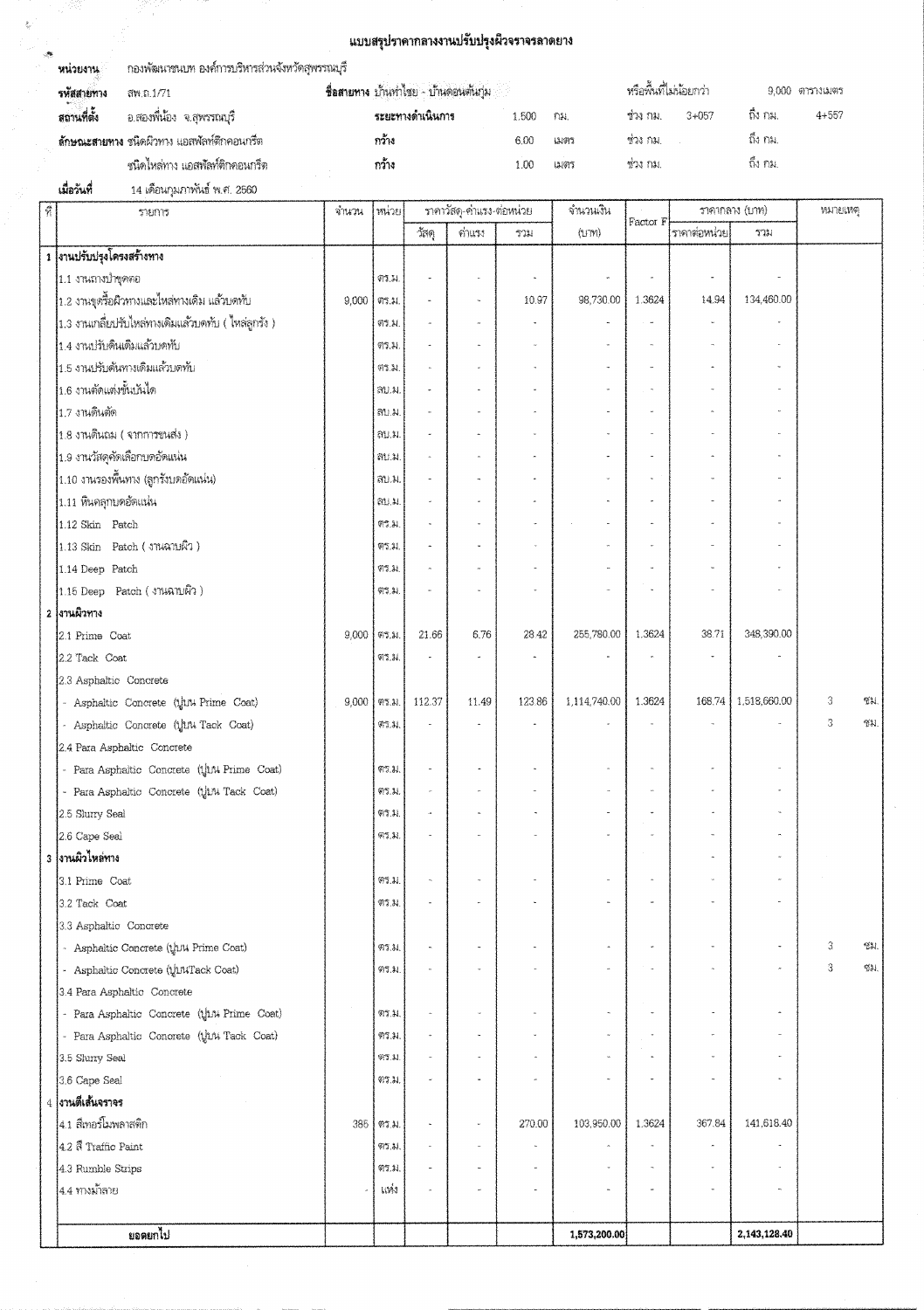## แบบสรุปราคากลางงานปรับปรุงผิวจราจรลาดยาง

 $\frac{1}{2\pi}$ 

 $\frac{\partial}{\partial t}$ 

| หน่วยงาน    | กองพัฒนาชนบท องค์การบริหารส่วนจังหวัดสุพรรณบุรี |                                        |                        |        |                 |       |          |       |  |  |  |
|-------------|-------------------------------------------------|----------------------------------------|------------------------|--------|-----------------|-------|----------|-------|--|--|--|
| รหัสสายทาง  | สพ.อ.1/71                                       | ชื่อสายทาง บ้านท่าไซย - บ้านดอนต้นกุ่ม | หรือพื้นที่ไม่น้อยกว่า |        | 9.000 ตารางเมตร |       |          |       |  |  |  |
| สถานที่ตั้ง | อ.สองพี่น้อง จ.สุพรรณบุรี                       | ระยะทางดำเนินการ                       | 1.500                  | 731    | ซ่าง กม.        | 3+057 | ้ถึง กม. | 4+557 |  |  |  |
|             | ลักษณะสายทาง ชนิดผิวทาง แอสฟัลท์ติกคอนกรีต      | กว้าง                                  | 6.00                   | 131975 | ช่วง กม.        |       | ้ถึง กม. |       |  |  |  |
|             | ชนิดไหล่ทาง แอสพัลท์ติกคอนกรีด                  | กว้าง                                  | 1.00                   | เมตร   | ช่วง กม.        |       | ถึง กม.  |       |  |  |  |
| เมื่อวันที่ | 14 เดือนกุมภาพันธ์ พ.ศ. 2560                    |                                        |                        |        |                 |       |          |       |  |  |  |

| $\tilde{\eta}$ | <b>TILITTS</b>                                        | จำนวน          | หน่วย                         |                          | ราคาวัสดุ-ค่าแรง-ต่อหน่วย |           | จำนวนเงิน    |          | ราคากลาง (บาท) |                | หมายเหตุ |
|----------------|-------------------------------------------------------|----------------|-------------------------------|--------------------------|---------------------------|-----------|--------------|----------|----------------|----------------|----------|
|                |                                                       |                |                               | $\frac{1}{2}$ สด         | ค่าแรง                    | 7731      | (117)        | Factor F | ราคาต่อหน่วย   | รวม            |          |
|                | ยอดยกมา                                               |                |                               |                          |                           |           | 1,573,200.00 |          |                | 2,143,128.40   |          |
|                | 5 งานจราจรสงเคราะห์                                   |                |                               |                          |                           |           |              |          |                |                |          |
|                | 5.1 งานปรับปรุง                                       |                |                               |                          |                           |           |              |          |                |                |          |
|                | 5.1.1 หลักแนวโค้ง ค.ส.ล.                              |                | หลัก                          | i.                       |                           |           |              |          |                |                |          |
|                | $5.1.2$ หลักกิโลเมตร                                  |                | หลัก                          | $\bar{\mathbf{a}}$       |                           |           |              |          |                |                |          |
|                | $5.1.3$ ป้ายจราจร                                     |                | $\P \mathfrak{N}$             | à,                       |                           |           |              |          |                |                |          |
|                | 5.1.4 GUARD RAIL                                      |                | 121475                        |                          |                           |           |              |          |                |                |          |
|                | 5.2 งานติดตั้ง                                        |                |                               |                          |                           |           |              |          |                |                |          |
|                | 5.2.1 ป้ายกำหนดน้ำหนักบรรทุก                          | 1              | $\P$                          | $\omega$                 | k,                        | 12,610.00 | 12,610.00    | 1.3624   | 17,179.86      | 17,179.86      |          |
|                | 5.2.2 ป้ายจราจรแบบ บ1.                                |                | $\widetilde{\mathfrak{Y}}$    | $\bar{a}$                |                           |           |              | $\sim$   |                |                |          |
|                | 5.2.3 ป้ายจราจรแบบ บ2.                                |                | $\mathfrak{P}(\theta)$        | $\overline{\phantom{a}}$ |                           |           |              |          |                |                |          |
|                | 5.2.4 ป้ายจราจร บ3 - บ55                              |                | ୍ୟୁଜ୍                         | $\hat{\mathbf{z}}$       |                           |           |              |          |                | ä,             |          |
|                | 5.2.5 ปี้ายจราจรแบบ ต1-ต27,ต31-ต56,ต58-ต60,ต75        | 3              | $\mathfrak{P}^{\mathfrak{S}}$ | $\bar{a}$                |                           | 1,800.00  | 5,400.00     | 1.3624   | 2,452.32       | 7,356,96       |          |
|                | 5.2.6 ป้ายจราจร ต28-ต30,ต57,ต62                       |                | ÃП                            | $\mathbf{u}$             |                           |           |              |          |                |                |          |
|                | 5.2.7 ป้ายจราจร ต61                                   |                | $\mathfrak{P}(\theta)$        | $\sim$                   |                           |           |              |          |                |                |          |
|                | 5.2.8 ปี้ายจราจรแบบ ต63,ศ66 (2 แผ่นป้ายต่อชุด)        |                | ชูต                           | $\omega$                 |                           |           |              |          |                |                |          |
|                | 5.2.9 ปี้ายจราจรแบบ ต64,ต67                           |                | 臀衡                            | $\omega$                 |                           |           |              |          |                |                |          |
|                | 5.2.10 ป้ายจราจรแบบ ต65,ต68                           |                | 寶例                            |                          |                           |           |              |          |                |                |          |
|                | 5.2.11 ป้ายจราจรแบบ ต69                               |                | পুঞ্জ                         | $\bar{a}_0$              |                           |           |              |          |                |                |          |
|                | 5.2.12 ป้ายจราจรแบบ ต70                               |                | 質別                            | $\omega$                 |                           |           |              |          |                |                |          |
|                | 5.2.13 ป้ายจราจรแบบ ต71 - ต73                         |                | ବୃତ୍ତ                         | $\omega$                 |                           |           |              |          |                |                |          |
|                | 5.2.14 ป้ายจราจรแบบ ต74                               |                | $\mathbb{Y}^{\mathcal{D}}$    | $\sim$                   |                           |           |              |          |                |                |          |
|                | 5.2.15 ป้ายจราจรแบบ ต76                               |                | $\mathfrak{P}$                | $\bar{a}$                | $\ddot{\phantom{a}}$      | ú.        | ú,           |          |                |                |          |
|                | 5.2.16 ปี่นคราจรแบบ ต77                               | $\overline{2}$ | $\P(\!\!\!\!\rho\!)$          | $\omega$                 | ú,                        | 4,000.00  | 8,000.00     | 1.3624   | 5,449.60       | 10,899.20      |          |
|                | 5.2.17 ป้ายจราจรแบบ ต78                               |                | $\P \mathfrak{N}$             | à.                       | ×,                        |           | ä,           |          | ä,             |                |          |
|                | 5.2.18 ปี๊ายจราจรแบบ น1                               | 2              | $\mathfrak{P}$ ត្             | $\omega$                 |                           | 4,280.00  | 8,560.00     | 1.3624   | 5,831.07       | 11,662.14      |          |
|                | 5.2.19 ป้ายจราจรแบบ น2 (1 แผ่นป้าย)                   |                | HH.                           | $\bar{a}$                |                           |           | ú,           |          |                |                |          |
|                | 5.2.20 ป้ายจราจรแบบ น2 ( 2 แผ่นป้าย )                 | 3              | পুরু                          | $\bar{\phantom{a}}$      | $\omega$                  | 11,520.00 | 34,560.00    | 1.3624   | 15.694.84      | 47,084.52      |          |
|                | 5.2.21 ป้ายจราจรแบบ น2 ( 3 แผ่นป้าย )                 |                | YA                            |                          |                           |           |              |          |                |                |          |
|                | 5.2.22 ป้ายจราจรแบบ น3                                | 2              | ซุต                           |                          |                           | 5,750.00  | 11,500.00    | 1.3624   | 7,833.80       | 15,667.60      |          |
|                | 5.2.23 ป้ายจราจรแบบ น4                                |                | ŊH                            |                          |                           |           |              |          |                |                |          |
|                | 5.2.24 ป้ายจราจรแบบ น5                                |                | পুজ                           | $\tilde{\phantom{a}}$    | $\ddot{\phantom{a}}$      |           |              |          |                |                |          |
|                | 5:2.25 ปี่ายจราจรแบบ น6                               |                | ଶ୍ମୁଜ୍                        | $\sim$                   |                           |           |              |          |                | $\alpha$       |          |
|                | 5.2.26 ป้ำยจราจรแบบ พ7 - พ20                          |                | 顎目                            | $\bar{u}$                |                           | $\alpha$  | ù.           |          | ×              | $\overline{a}$ |          |
|                | 5.2.27 ปีนยุราจรแบบ บ3-บ55+ต1-ต28,ต31-ต58,ต56-ต60,ต75 |                | ซุต                           | $\bar{a}$                |                           |           | ÷,           |          |                |                |          |
|                |                                                       |                |                               |                          |                           |           |              |          |                |                |          |
|                |                                                       |                |                               |                          |                           |           |              |          |                |                |          |
|                |                                                       |                |                               |                          |                           |           |              |          |                |                |          |
|                |                                                       |                |                               |                          |                           |           |              |          |                |                |          |
|                |                                                       |                |                               |                          |                           |           |              |          |                |                |          |
|                |                                                       |                |                               |                          |                           |           |              |          |                |                |          |
|                |                                                       |                |                               |                          |                           |           |              |          |                |                |          |
|                |                                                       |                |                               |                          |                           |           |              |          |                |                |          |
|                | ยอดยกไป                                               |                |                               |                          |                           |           | 1,653,830.00 |          |                | 2,252,978.68   |          |